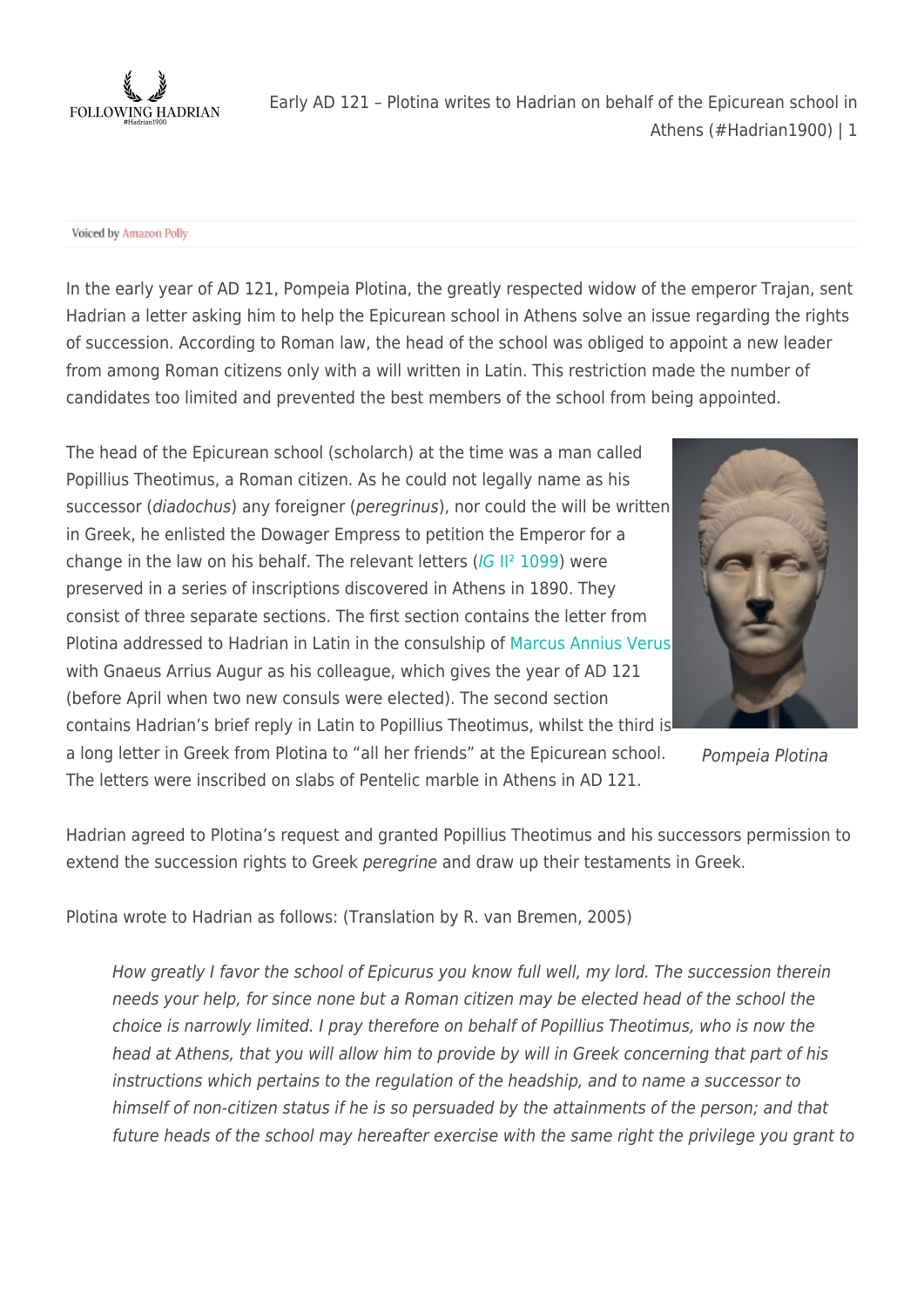

Theotimus, all the more so because the practice is that whenever an error has been made by the testator concerning the choice of a head, he who will be best is, by common consent, selected by the students of the school, and this will be easier if he can be chosen from a larger number.

#### The Emperor answered: (Translation by R. van Bremen, 2005)

I, Imperator Caesar Traianus Hadrianus Augustus permit Popillius Theotimus to testate in Greek concerning those matters which pertain to the succession of the Epicurean sect, and since it will be easier for him to select a successor if the option exists also to appoint from among the peregrine I guarantee this too and it will be permitted from now on to those who have obtained the succession that this right be transmitted either to a peregrine or to a Roman citizen.

Plotina then passes on the news that her request has been granted to all the Athenian Epicureans: (Translation by R. van Bremen, 2005)

Plotina Augusta to all her friends, greetings. We now have what we were keen to achieve. For it has been granted to each Successor who will lead the School of Epicurus in Athens, both to make dispositions about the entire administration concerning the School by means of Greek testament, and to choose at will, either a Greek or Roman Head of the School. Because this excellent extension of authority has been granted to us – which binds us to express true gratitude to him who is verily a benefactor and guardian of all culture and therefore a most venerable emperor; to me personally also most dear in all respects as both an outstanding master and a good son – it is proper that each of those who have been trusted with the decision concerning the headship always tries to appoint in his own place the best of those who share in the doctrine and to attach more importance to the view of the community as a whole than to his own predilections for particular individuals. It would therefore please me if he did not show preference to anyone over those who are acknowledged as outstanding in the power of our doctrines and, accordingly, in the superiority of their moral conduct. If this were not to be the case, not because of the particular nature of the matter, but because of our own weakness, or through some other accidental impediment, I consider it proper that he who will plan ahead for the common observances will aim for that which will please all in common and not that which will please him personally. But, by Zeus, I do not think that he who has grasped the benefit which has come to him from the teachings and is grateful for the wonderful insight it brings, by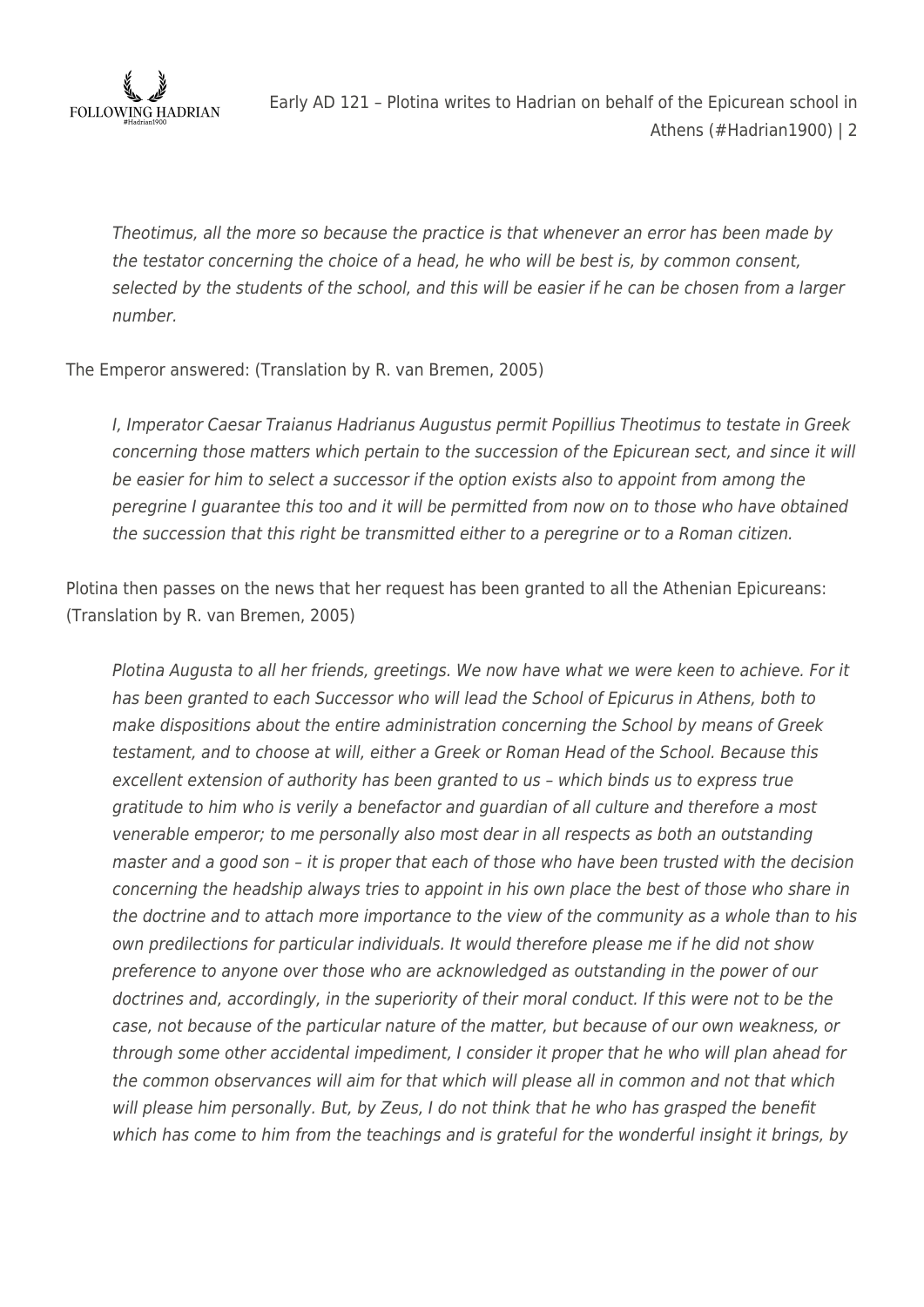

virtue of his adhering to a reasoned principle which does not permit him to abuse the magnitude of that gift, will fail to dispose by testament in such a way that both the preservation of the dignity of that place which contains the (…) will be firmly secures and equally the opinion concerning the successor of our saviour, which… when… became master of the school, since Epicurus… according to other specific qualities, not according to the pre-eminence of…



Letter from Plotina to the Epicureans of Athens, cast of the original in pentelic marble from the Epigraphical Museum of Athens (inv. EM 1040), dated to AD 121.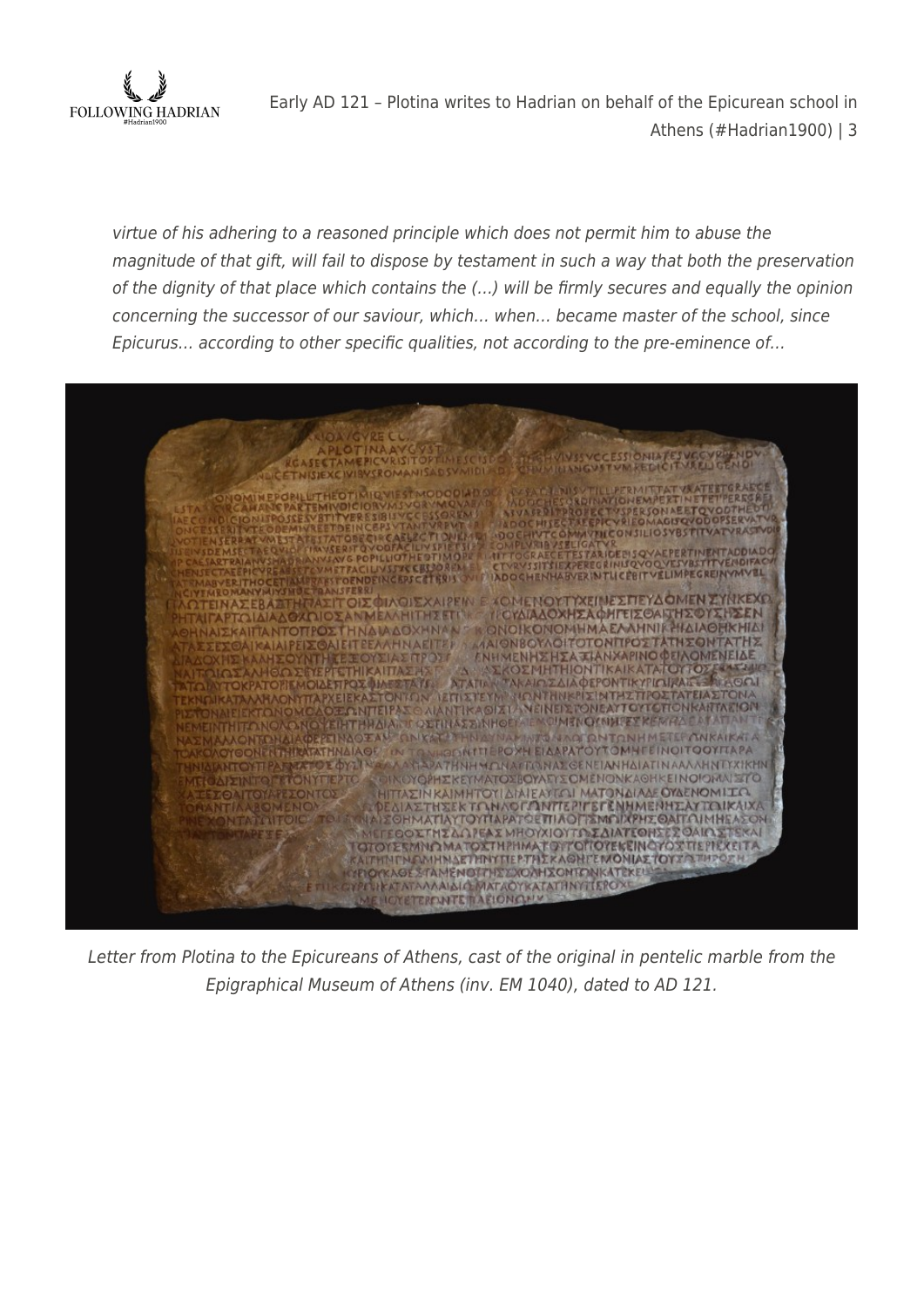

Epicureanism is the philosophy taught by Epicurus (341 BC – 270 BC), an Athenian philosopher who identified the goal of human life as pleasure and happiness and who maintained that the universe consisted of nothing but space and atoms. Epicurus was born on the island of Samos in 341 BC to Athenian parents who later moved to Colophon in Asia Minor. He began teaching in Mytilene on the island of Lesbos when he was around thirty years old and soon proceeded to Lampsacus on the nearby mainland, where he founded a school, taught and gathered followers. In 307/6 BC, Epicurus purchased a house with a large walled garden (kēpos) just outside Athens and established a school that became known as the "Garden". There, amidst the lush and pleasure groves of his Garden, Epicurus taught his hedonistic and materialistic philosophy until his death in 270 BC at seventy-two.



Epicurus

At this time, the two other established Athenian philosophical schools which attracted students from throughout the Greek world were Plato's Academy and [Aristotle's Lyceum.](https://www.flickr.com/photos/carolemage/31152933357/in/album-72157704106174285/) First founded at the beginning of the 4th century BC was the Academy, located outside Athens' walls to the north. It remained open until AD 83. Next came the Lyceum in 335 BC to the east of the city. Then came Epicurus' Garden. In [De Finibus V](https://penelope.uchicago.edu/Thayer/E/Roman/Texts/Cicero/de_Finibus/5*.html), Cicero places the Garden's location on the way to Plato's Academy and indicates that the Academy is situated three-quarters of a mile (1,100 meters) from the [Dipylon](https://www.flickr.com/photos/carolemage/51036690148/in/album-72157718650568017/) [Gate](https://www.flickr.com/photos/carolemage/51036690148/in/album-72157718650568017/), the main entrance to the city. Candace H. Smith, in The Hellenistic Philosophers Volume I, provides an illustration in accordance with this portrayal (see [here](https://books.google.de/books?id=C4khAwAAQBAJ&pg=PT16&lpg=PT16&dq=Candace+H.+Smith,+in+The+Hellenistic+Philosophers&source=bl&ots=9XXwZ2m846&sig=ACfU3U0E4zaTB6W1GK-iORAaSwifcG3sCw&hl=en&sa=X&ved=2ahUKEwjdj9jYx7DvAhXPA2MBHUHRAf44ChDoATAMegQIAxAD#v=onepage&q=Candace%20H.%20Smith%2C%20in%20The%20Hellenistic%20Philosophers&f=false)).

### $\pmb{\times}$

Fragment of a mosaic from a Roman villa at Autun (France) depicting Epicurus' most distinguished pupil Metrodorus of Lampsacus, contemplating the wisdom of [Vatican Saying 14](http://wiki.epicurism.info/Vatican_Saying_14/) of Epicurus which is repeated around the sitting figure.

We have been born once and there can be no second birth. For all eternity we shall no longer be. But you, although you are not master of tomorrow, are postponing your happiness. We waste away our lives in delaying, and each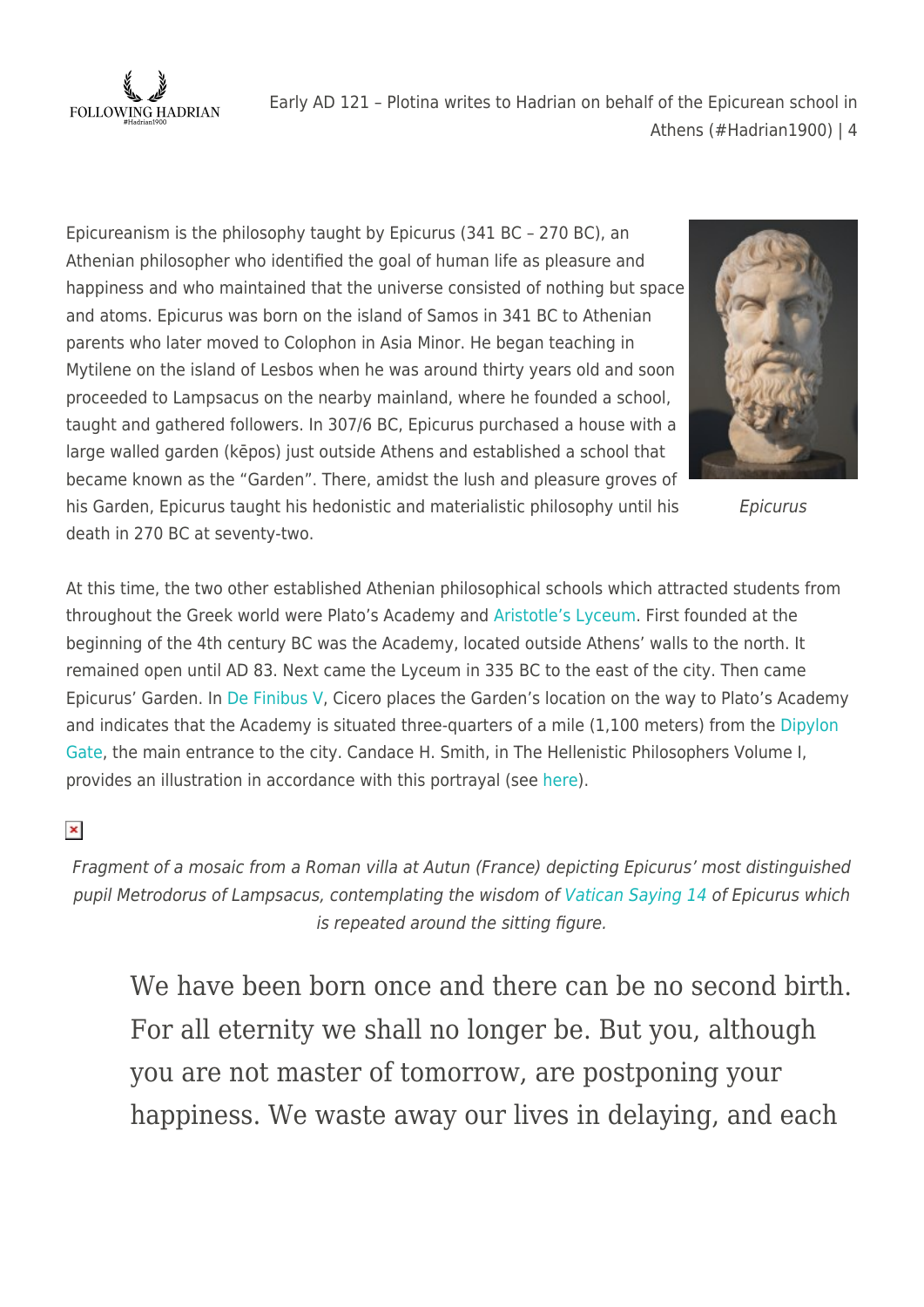

## of us dies without having enjoyed leisure – Epicurus, Sententiae Vaticanae 14

Much of what is known about Epicurus's principles come from the writings of his later followers. Diogenes Laertius (3rd century AD) is the primary source for the original letters of Epicurus to his disciples (Herodotus, Menoeceus and Pythocles) and the brief sayings called "Principal Doctrines" (Kuriai Doxai). Diogenes gives a somewhat sympathetic account of Epicurus in the tenth and final book of his Lives of Eminent Philosophers. Also preserved is a collection of eighty maxims of ethical content in what is best known as the [Vatican Sayings](http://epicurus.net/en/vatican.html). In addition, Titus Lucretius Carus, an Epicurean poet of the late Roman republican era (1st century BC), wrote a Latin hexameter poem On the Nature of Things devoted to Epicurean physics. Short citations of Epicurus' works also appear in other writers such as Seneca, Plutarch who were very knowledgeable about Epicurean teachings.

Among the most important later sources for Epicurean philosophy are two remarkable sets of texts discovered in the eighteenth and nineteenth centuries. The first texts were recovered in carbonized condition from the Villa of the Papyri library just outside Herculaneum, which was buried in the eruption of Vesuvius in AD 79. They are books by the Epicurean philosopher and epigrammatist Philodemus of [Gadara](https://followinghadrianphotography.com/2020/09/27/gadara-umm-qais/) (ca. 110 – ca. 30 BC), who studied in the Epicurean school at Athens under Zeno of Sidon (c. 150 – c. 75 BC) and later moved to Italy. The majority of the burnt papyri scrolls found in the Villa of the Papyri were written in Greek and contained Philodemus' philosophical works, including books that reflect upon the fundamental aspects of Epicurean doctrine (PHerc. [1232,](http://163.1.169.40/cgi-bin/library?e=d-000-00---0PHerc--00-0-0--0prompt-10---4------0-1l--1-en-50---20-about---00031-001-1-0utfZz-8-00&a=d&c=PHerc&cl=CL5.1.85) [1289](http://163.1.169.40/cgi-bin/library?e=d-000-00---0PHerc--00-0-0--0prompt-10---4------0-1l--1-en-50---20-about---00031-001-1-0utfZz-8-00&a=d&c=PHerc&cl=CL5.1.86)), including Epicurus' lost magnum opus, On Nature.



The tetrapharmakos (a four-line recipe for leading the happiest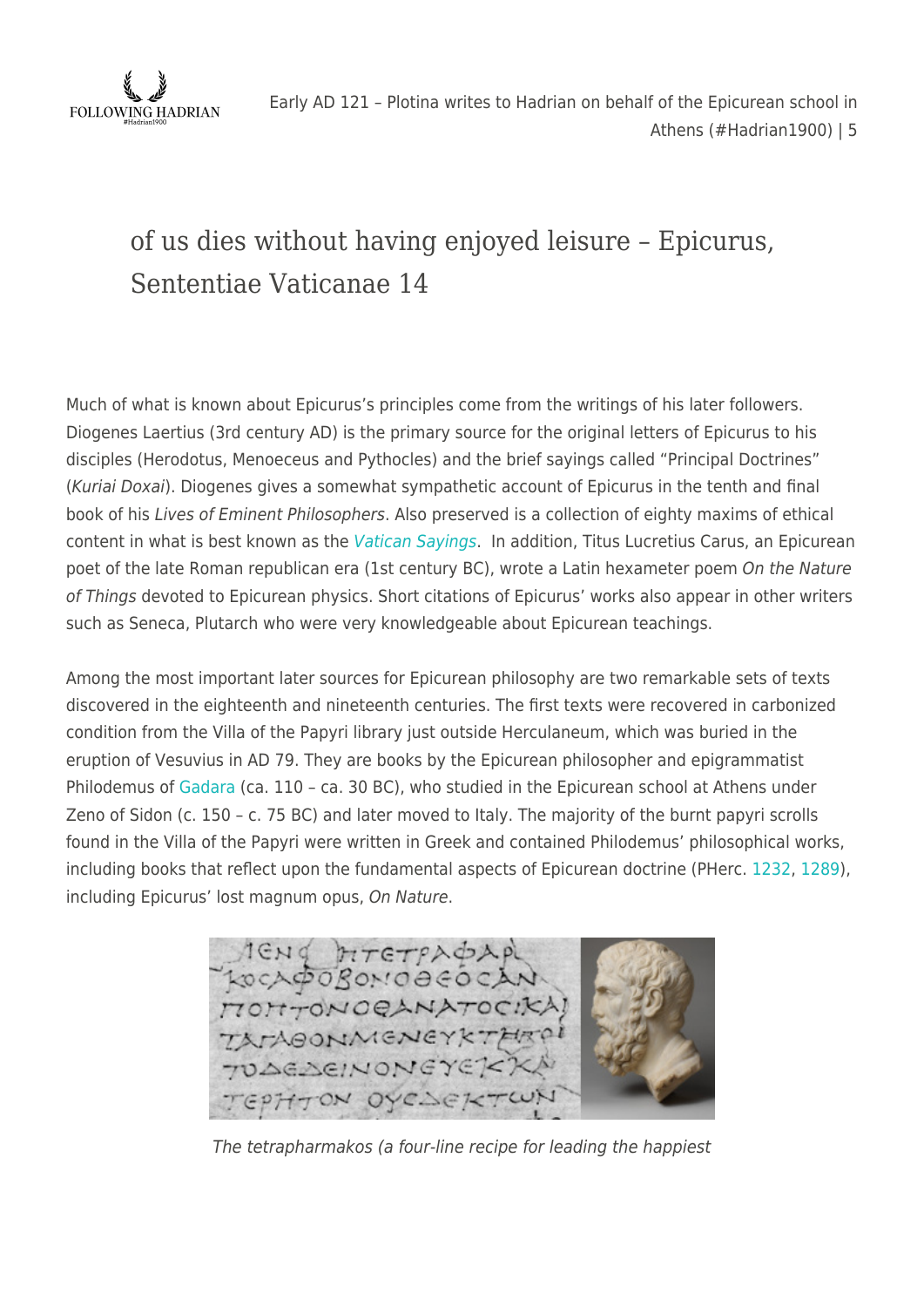

possible life) as found in the Herculaneum papyrus in the Villa of the Papyri (P.Herc.1005 col. 5).

> Don't fear god, Don't worry about death; What is good is easy to get, What is terrible is easy to endure

The second set of texts is from the monumental [Epicurean inscription](http://www.english.enoanda.cat/the_inscription.html) from Oinoanda in Lycia (modern Turkey) erected in the AD 120s by a wealthy notable named Diogenes. The surviving fragments of the inscription (about 305 to date), originally extending onto a portico wall about 80 metres in length and 4 metres in height, sets out Epicurus' teachings on physics, epistemology, and ethics. The inscription was discovered at the end of the nineteenth century, but research gained momentum only after 1968 when British scholar [Martin Ferguson Smith](https://en.wikipedia.org/wiki/Martin_Ferguson_Smith) investigated the site and the inscription. Diogenes, who was an old man when he had the inscription set up, addresses his fellow citizens and visitors from all over the world. He reminds them that happiness (eudaimonia) gained by pleasure is the aim of all human endeavour, that fear of the gods, death and pain is a particular obstacle of happiness, and warns them of the dangers of unfettered desires.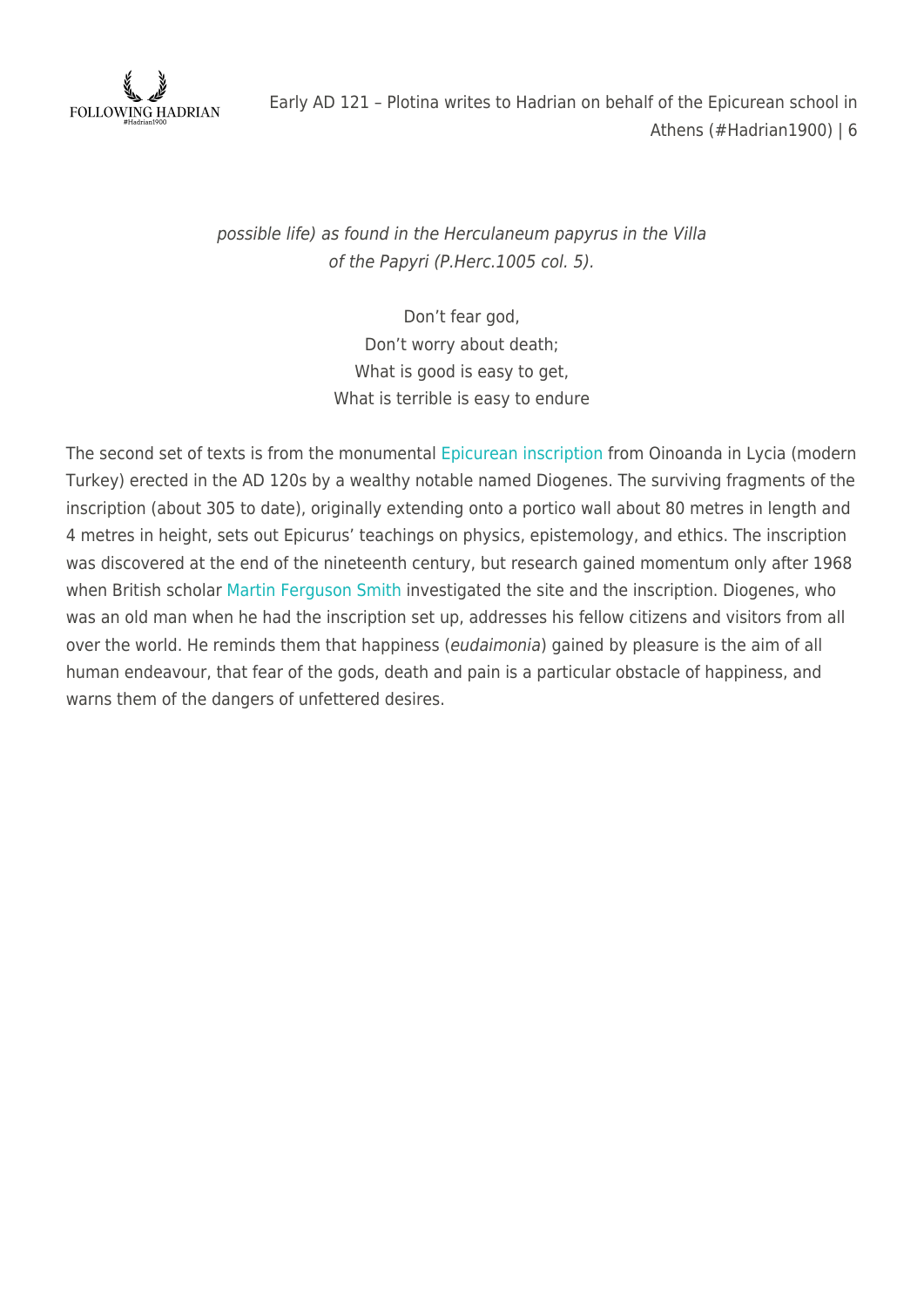



A block of the philosophical inscription of Diogenes of Oinoanda, recorded in 2012. The text (New Fragment 207) is part of the preface to his Ethics. Author: Odoxo [\(Wikimedia](https://commons.wikimedia.org/wiki/File:DIOGENES_BLOCK.jpg))

Having already reached the sunset of my life (being almost on the verge of departure from the world on account of old age), I wanted, before being overtaken by death, to compose a [fine] anthem [to celebrate the] fullness [of pleasure] and so to help now those who are wellconstituted. – Diogenes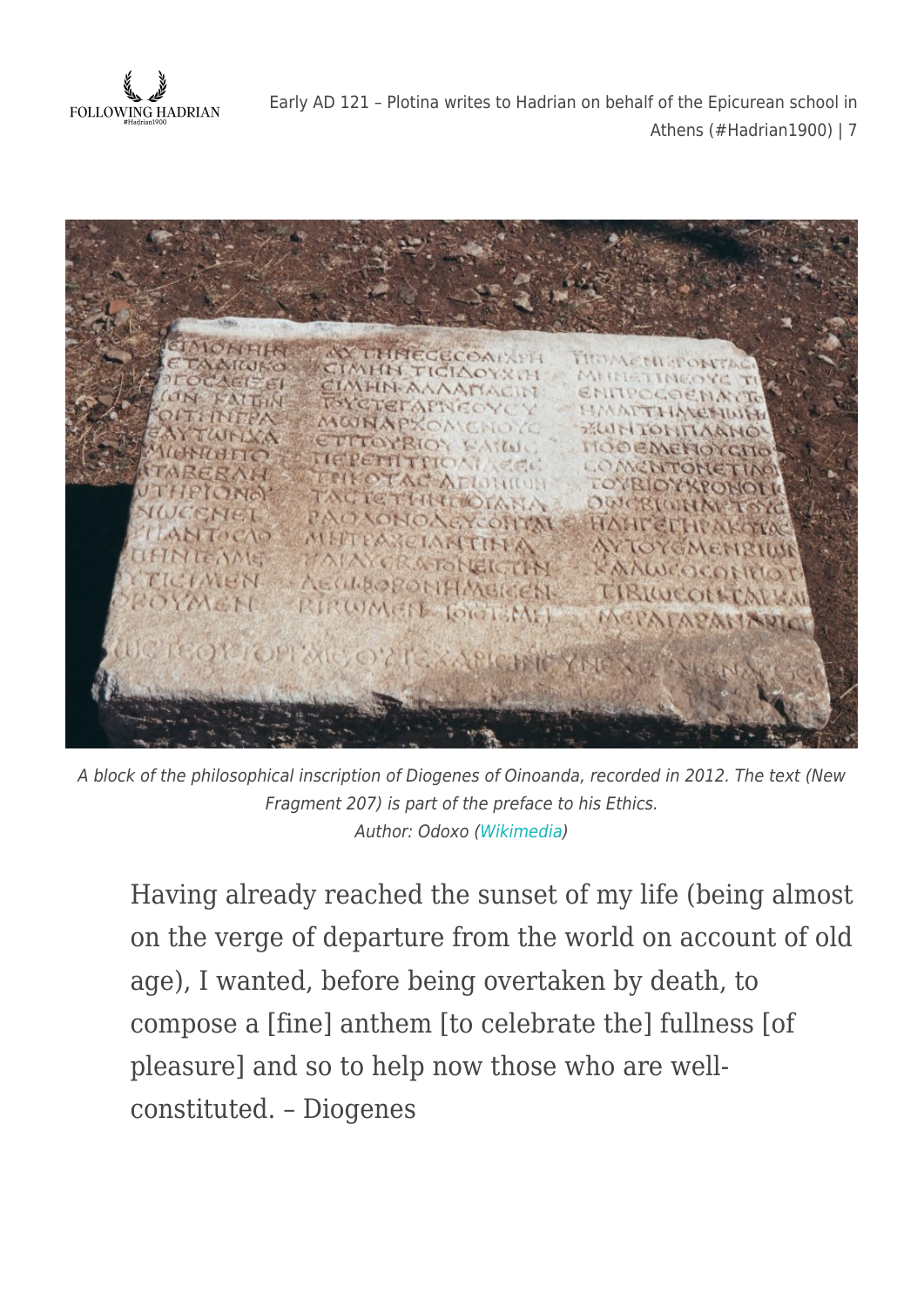

To these sources, we must also add an inscription from Apamea on the Orontes in Syria, dated to Hadrian's era or a little later (Smith, 1996). It is a Greek dedication made by one Aurelius Belius Philippus, who appears as diadochus of the Epicureans in Apamea.

# On the order of the greatest holy god Bel, Aurelius Belius Philippus, priest and *diadochos* of the Epicureans in Apamea.

The Epicurean inscription from Oinoanda and the correspondence between Plotina, Hadrian and the Epicurean community at Athens show that Epicureanism continued to have a considerable following during the 2nd century AD, in Athens, but also in other parts of the Roman Empire, such as Asia Minor and Syria.

We do not know when Plotina adhered to Epicureanism, at any rate towards the last years of her life (she died in late 122 or early 123). Her letter to Hadrian reveals that she acted as an intermediary for the Athenian Epicureans with whom she appears to have enjoyed a personal relationship. Furthermore, the favour she obtained for them by her mediation with Hadrian sheds light on the respect she received from the man she helped put on the throne. Their relationship was a very close one, and the two surely had an intellectual bond. Hadrian honoured her on coins and commented that "though she asked a great deal of me, I refused her nothing."

Her requests were of such a character that they neither burdened me nor afforded me any justification for opposing them. Dio 69.10-3

After her passing, Hadrian honoured her memory by wearing black for nine days. He then had her deified (like Matidia, her mother-in-law), commemorated her with a basilica in her native city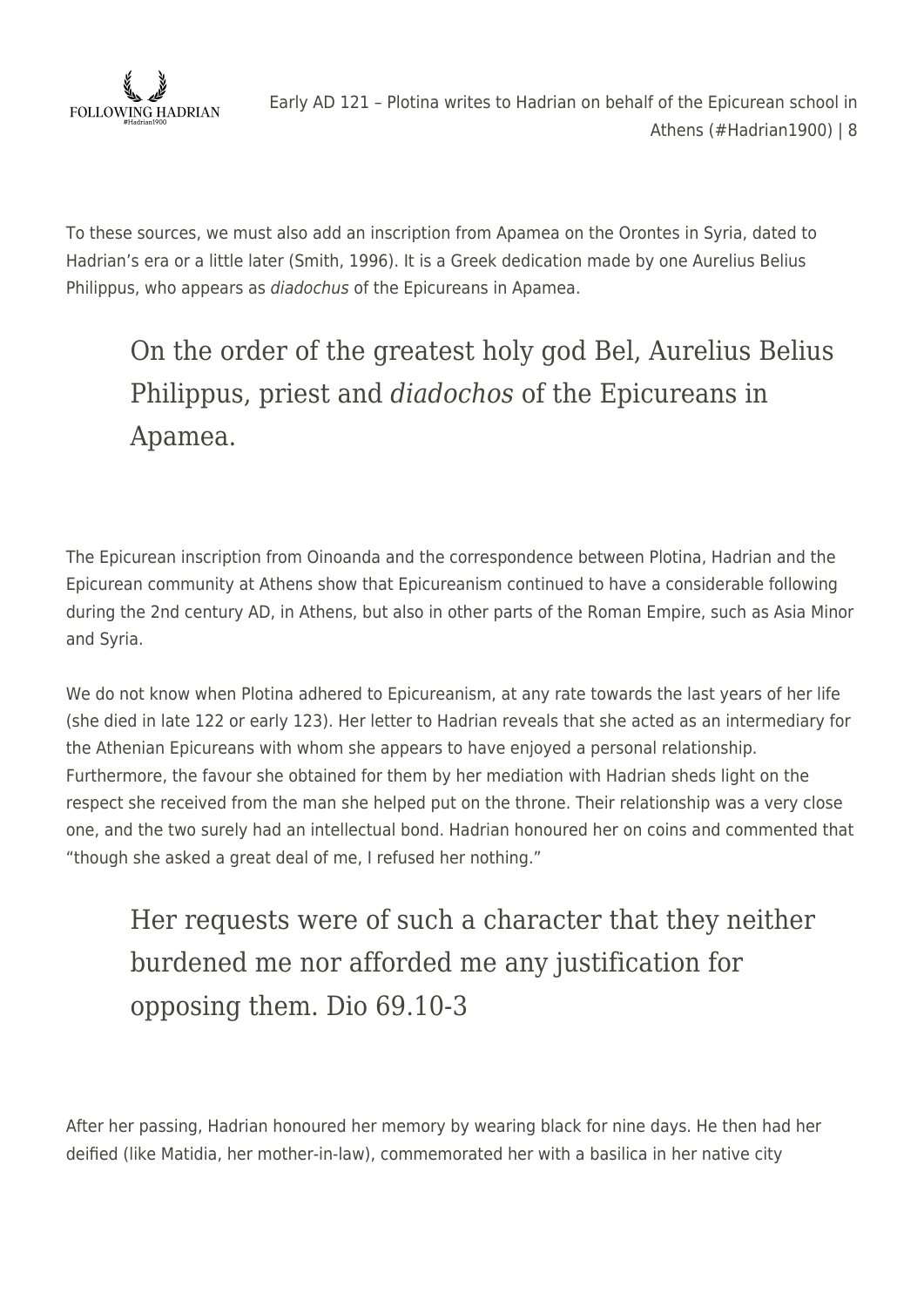

(Nemausus in Gaul) and rededicated the temple he had built for Trajan to the Divine Trajan and the Divine Plotina.



Gold coin bearing the images of Plotina and Matidia. Issued by Hadrian in 117-118. © The Trustees of the British Museum

As a Hellenophile, Hadrian was familiar with the work of the philosophers Epictetus, the famous stoic, and a certain Heliodorus, an Epicurean, both of whom he considered intimate friends (HA Had. 16.10). The philosophy of the Garden may have appealed to Hadrian himself, although it is difficult to assert that Hadrian had Epicurean interests of his own (Birley, 1997 & Brennan, 1998). The Heliodorus mentioned in the Historia Augusta is said be the same philosopher named on another Epicurean document at Athens; a set of letters written by Hadrian four years later in AD 125 ([SEG](https://epigraphy.packhum.org/text/290123) [III 226](https://epigraphy.packhum.org/text/290123) + [IG](https://epigraphy.packhum.org/text/3312) II<sup>2</sup> [1097\)](https://epigraphy.packhum.org/text/3312), which was again engraved on marble. The epigraphic document consists of two fragmented and poorly preserved texts, reconstructed by Simone Follet (1994). The first text is addressed to the Epicureans, in which Hadrian confirms the decision he made in 121 to grant them the right to choose a successor regardless of citizenship with a will written in either Greek or Latin. The second text is addressed to Heliodorus, the current head of the school and possibly the successor of Popillius Theotimus of our AD 121 letter. In this case, however, Hadrian refuses a request to construct new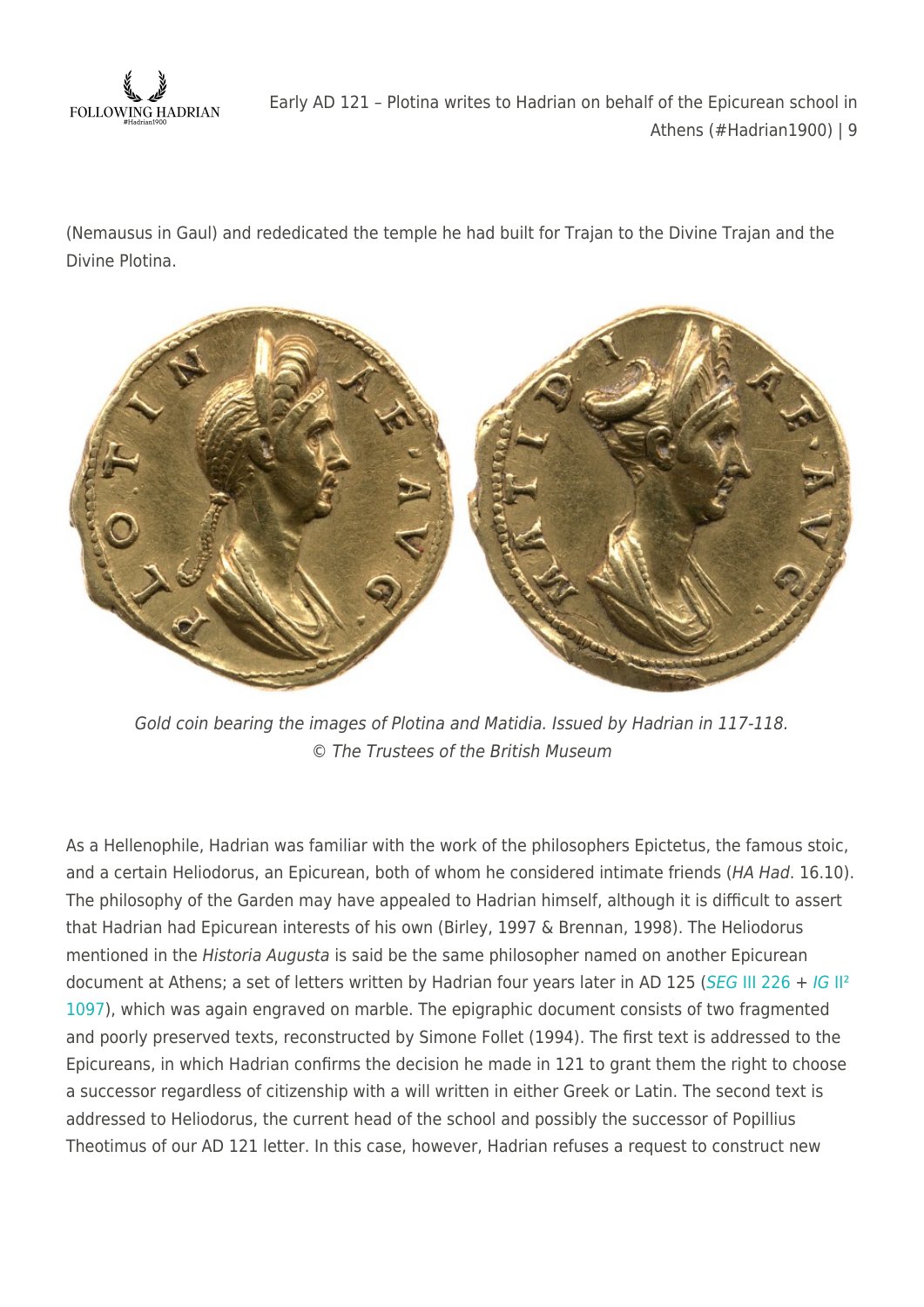

buildings and expensive offerings, judging them superfluous (Follet, 1994). According to Anthony Birley, there is a good chance that this Heliodorus was in fact C. Avidius Heliodorus, a Syrian from Cyrrhus, who served as Hadrian's ab epistulis Graecis (secretary for Greek correspondence) and was prefect of Egypt between AD 138 and 142, and who is further known as the father of the usurper [Avidius Cassius.](https://www.britannica.com/biography/Gaius-Avidius-Cassius)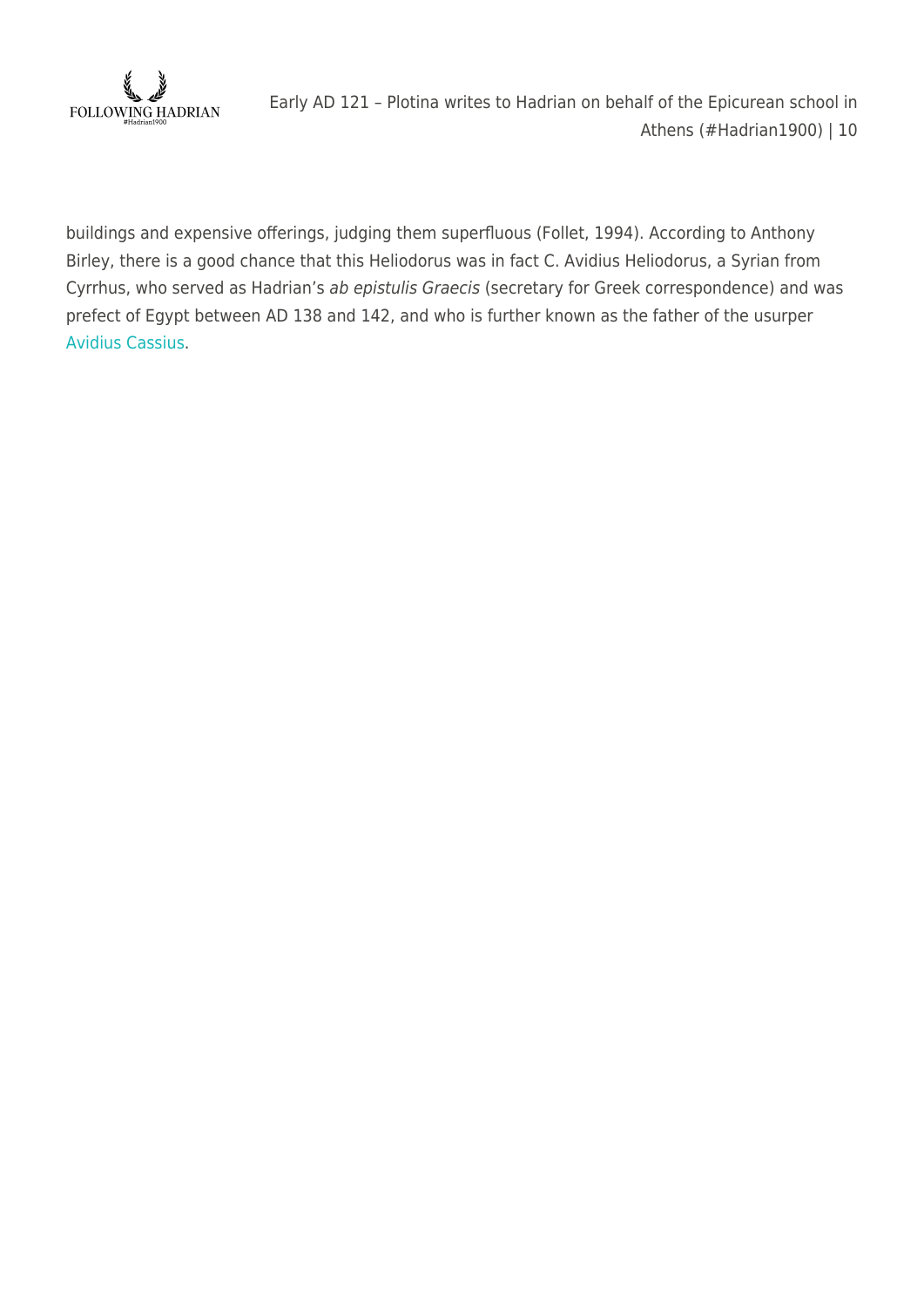



Epicurus on the mosaic from Autun (France).

This was not the only favour which Hadrian bestowed on the philosophers. Immediately after his accession, the Emperor granted philosophers, but also rhetors, grammarians and doctors a wide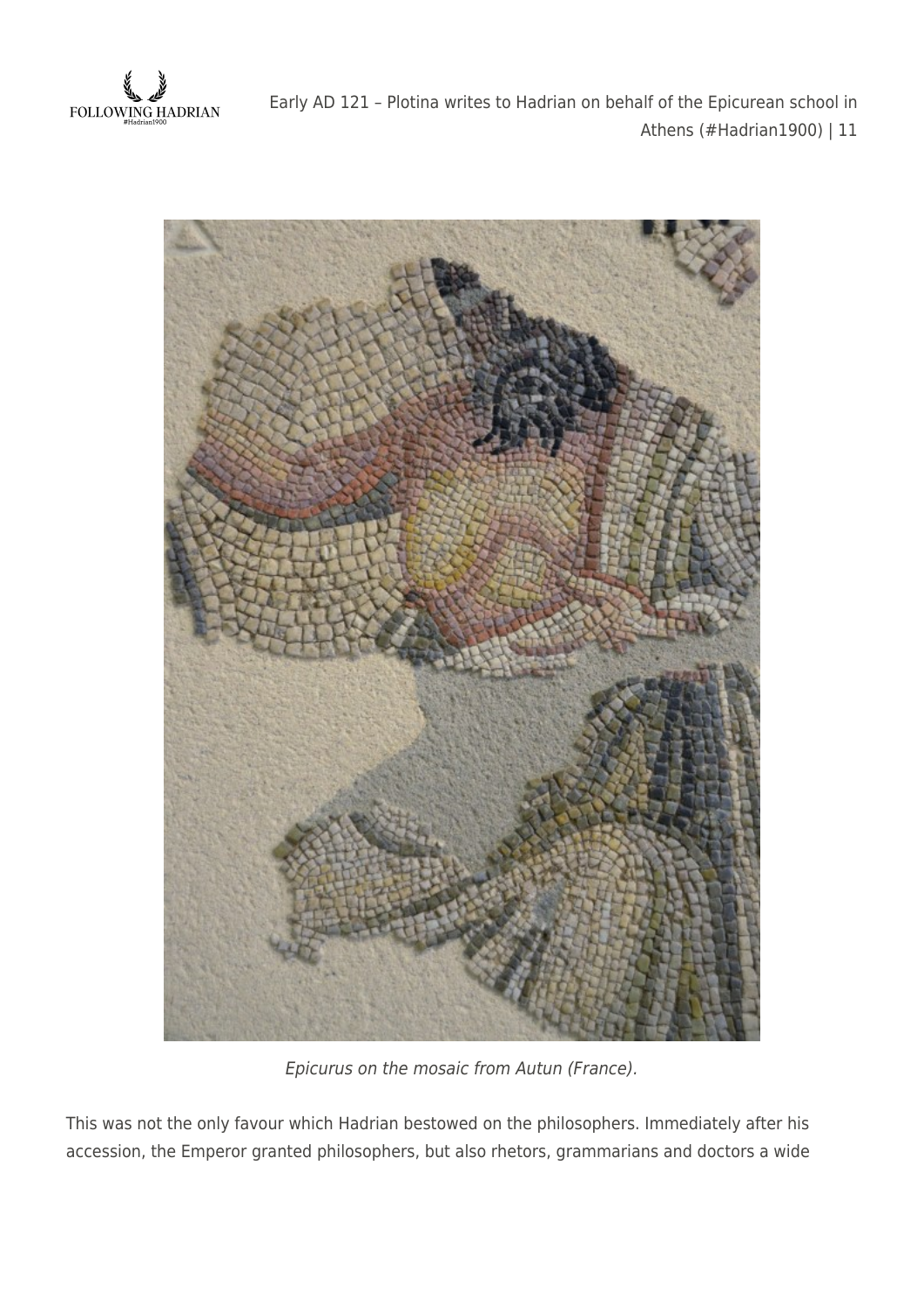

range of privileges, including exemptions from taxes, and freedom from the burdens of civic offices and liturgies ([Dig](https://books.google.de/books?id=Cpa9CwAAQBAJ&pg=PA95&lpg=PA95&dq=Dig.+27.1.6.8&source=bl&ots=hdxWljx2I0&sig=ACfU3U0TYTySCuF7tYIn2nlVHtmYcnGE7Q&hl=en&sa=X&ved=2ahUKEwiVxqO-477vAhULD-wKHQdHD7EQ6AEwBXoECAoQAw#v=onepage&q=Dig.%2027.1.6.8&f=false)[. 27,1,6,8](https://books.google.de/books?id=Cpa9CwAAQBAJ&pg=PA95&lpg=PA95&dq=Dig.+27.1.6.8&source=bl&ots=hdxWljx2I0&sig=ACfU3U0TYTySCuF7tYIn2nlVHtmYcnGE7Q&hl=en&sa=X&ved=2ahUKEwiVxqO-477vAhULD-wKHQdHD7EQ6AEwBXoECAoQAw#v=onepage&q=Dig.%2027.1.6.8&f=false)). Hadrian granted similar privileges to the association of Dionysiac Artists (professional actors and musical performers who presented the great dramas and comedies everywhere in the Greek world).

Sources & references:

- Birley, Anthony R., (1997). Hadrian. The restless emperor, Routledge London New York pp. 109 & 182
- Van Bremen, R. (2005) 'Plotina to all her friends: The Letter(s) of the Empress Plotina to the Epicureans in Athens', Chiron 35:499–532.
- Longo, A. and Patrizia Taormina, D. (2016) Plotinus and Epicurus: Matter, Perception, Pleasure, Cambridge; New York: Cambridge University Press pp. 31-34
- Clay, Diskin. "The Philosophical Inscription of Diogenes of Oinoanda." Bulletin of the Institute of Classical Studies. Supplement, no. 94 (2007): 283-91.
- Smith, Martin Ferguson. "Fifty-Five New Fragments of Diogenes of Oenoanda." Anatolian Studies 28 (1978): 39-92. [\(JSTOR](https://www.jstor.org/stable/3642743?seq=1#metadata_info_tab_contents))
- Smith, Martin Ferguson. "An Epicurean Priest from Apamea in Syria." Zeitschrift Für Papyrologie Und Epigraphik 112 (1996): 120-30. ([JSTOR](https://www.jstor.org/stable/20189781))
- Oliver, James Henry. "An Inscription concerning the Epicurean School at Athens." Transactions and Proceedings of the American Philological Association 69 (1938): 494-99. (STOR)
- Brennan, T.C. 2018. Sabina Augusta: An Imperial Journey. Oxford and New York. pp. 52-54
- Konstan, David, "[Epicurus](https://plato.stanford.edu/archives/sum2018/entries/epicurus)", The Stanford Encyclopedia of Philosophy (Summer 2018 Edition), Edward N. Zalta (ed.).
- Blank, David, "[Philodemus](https://plato.stanford.edu/archives/spr2019/entries/philodemus)", The Stanford Encyclopedia of Philosophy (Spring 2019 Edition), Edward N. Zalta (ed.).

### Share this:

- [Click to share on Facebook \(Opens in new window\)](https://followinghadrian.com/2021/03/21/early-ad-121-plotina-writes-to-hadrian-on-behalf-of-the-epicurean-school-in-athens-hadrian1900/?share=facebook)
- [Click to share on Twitter \(Opens in new window\)](https://followinghadrian.com/2021/03/21/early-ad-121-plotina-writes-to-hadrian-on-behalf-of-the-epicurean-school-in-athens-hadrian1900/?share=twitter)
- [Click to share on Pinterest \(Opens in new window\)](https://followinghadrian.com/2021/03/21/early-ad-121-plotina-writes-to-hadrian-on-behalf-of-the-epicurean-school-in-athens-hadrian1900/?share=pinterest)
- [Click to share on Tumblr \(Opens in new window\)](https://followinghadrian.com/2021/03/21/early-ad-121-plotina-writes-to-hadrian-on-behalf-of-the-epicurean-school-in-athens-hadrian1900/?share=tumblr)
- [Click to share on Reddit \(Opens in new window\)](https://followinghadrian.com/2021/03/21/early-ad-121-plotina-writes-to-hadrian-on-behalf-of-the-epicurean-school-in-athens-hadrian1900/?share=reddit)
- [Click to share on LinkedIn \(Opens in new window\)](https://followinghadrian.com/2021/03/21/early-ad-121-plotina-writes-to-hadrian-on-behalf-of-the-epicurean-school-in-athens-hadrian1900/?share=linkedin)